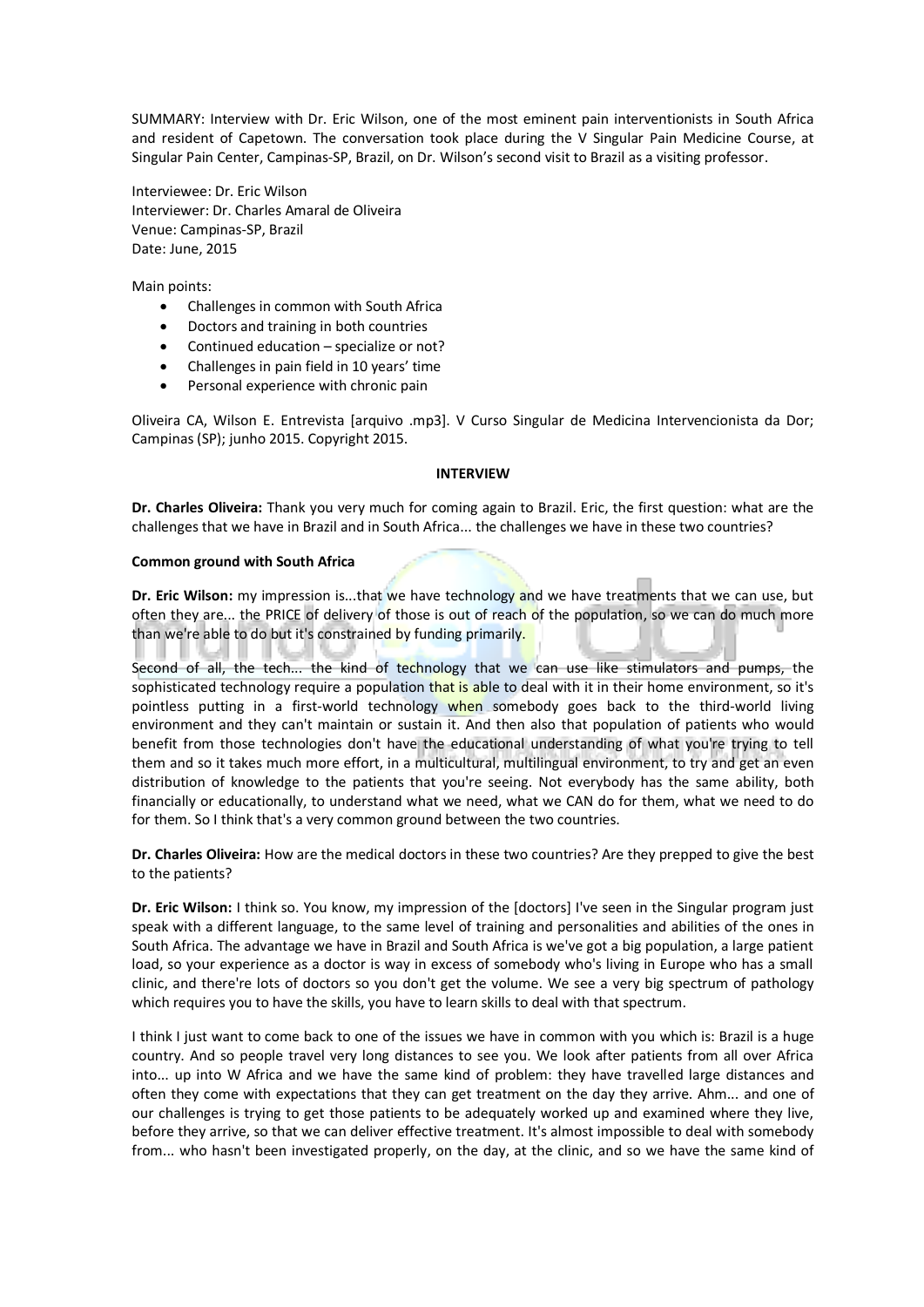problem. They arrive with a suitcase and think that somehow you can deliver a service which is comprehensive and effective in one day which is not...that is not practical.

## **Continuing education: specialize or not?**

**Dr. Charles Oliveira:** Do you think we need to prepare medical doctors not so specialized in one... in head or in spine, but a medical doctor who could see the patient of pain from head to foot?

**Dr. Eric Wilson:** We discussed that earlier today I think. You and I. And the dilemma is to have somebody like a pain specialist. They have an integrated knowledge of how the pain pathways work as an integrated condition. I think there is a role for a more selective sampling of problems... the larger problems. So let's take oncology, for example: in the environment I come from, hospices regularly use morphine, nonsteroidal anti-inflammatories and paracetamol. That's the total of the experience of pharmacology. There's no experience in interventional treatment, no experience in any other of the modalities, of pain pumps, of stimulators, any others. And so, patients who are in the hospice could be treated better if we taught simple blocks, other pharmacology regimes to those doctors. So that's it at hospice level.

For the MS pains, your clinic is like our clinic. We see a lot of shoulders, hips, knees that could be dealt with at the periphery quite effectively. So I think that there is definitely a role for a view of the common procedures which could be done by any competent, trained doctor at the periphery, and when those are ineffective you refer them to a referral center like our centers.

# **Dr. Charles Oliveira:** What are the challenges for the next ten years in the pain field?

**Dr. Eric Wilson:** I think our challenges are in the emerging treatments of... As opposed to restorative medicine, you're looking at regenerative medicine, looking at how we fundamentally change the way we treat patients. If we can get regeneration of joint spaces, if we can get regeneration of discs as opposed to replacements, I think that's where some of the exciting changes are going to be. I think improved diagnostics of some of the conditions. So if you look at the change in the understanding of treatment of rheumatoid arthritis, osteochondritis, psoriatic arthritis; with the biological treatment of those, I think we have still to see that level of biochemical treatment of the pathway of pain. It is still very much five or six therapeutic classes of growth, of those we tend to use four or five because we don't quite know which one is going to work the best, instead of much more targeted therapy. So if somebody with rheumatoid arthritis or ankylosing spondylitis now… If you get them onto biologicals early, they don't end up with the joint diseases that we see in the pain clinics 25 years later. So earlier diagnosis, improved diagnosis, earlier treatment or more effective treatments, I think will make a difference to patients.

Then I think, one of the key issues is communication. As you've experienced in your own practice here, social networks have an ability to expand the message that we have, but at the same time, it makes patients seek out care that they don't necessarily need or [in some cases] they should be... seeing their primary doctors first. They've bypassed the primary care chain. Although we do take patients off the street, we don't do it as willingly as we would from another doctor. A patient who comes from another competent professional who has done the essential workup, has excluded the diseases that can be treated not by a pain clinic, makes the delivery of our service far better. We have a problem where patients arrive... undiagnosed ankylosing spondylitis or undiagnosed rheumatoid arthritis. That's not what a pain clinic is for. We're not a diagnostic service. We really are a treatment service, but it's getting those patients diagnosed correctly that will improve their quality of life, improve what we do.

**Dr. Charles Oliveira:** And last...how do you see ultrasound in the pain clinic?

**Dr. Eric Wilson:** Ultrasound is no doubt... is far more beneficial for the patient in terms of potential iatrogenic disease from radiation. And I think that it changes your perception. You see a real-time image of real tissue that is living. You see the vascular, neurovascular planes and you're, I think, far more accurate in the placement of instruments, of needles, and of drugs, actually at the place where they really are needed, as opposed to an implied [position], which is what you see on an x-ray. You have an implication of where you are, you don't have a real-time picture of where you are. So I think ultrasound is definitely the future. I think that ultrasound will be improved; I think the signal processing will improve the images that we see - they are really improving. But I think, with integration, if you have a look at integration of CT and